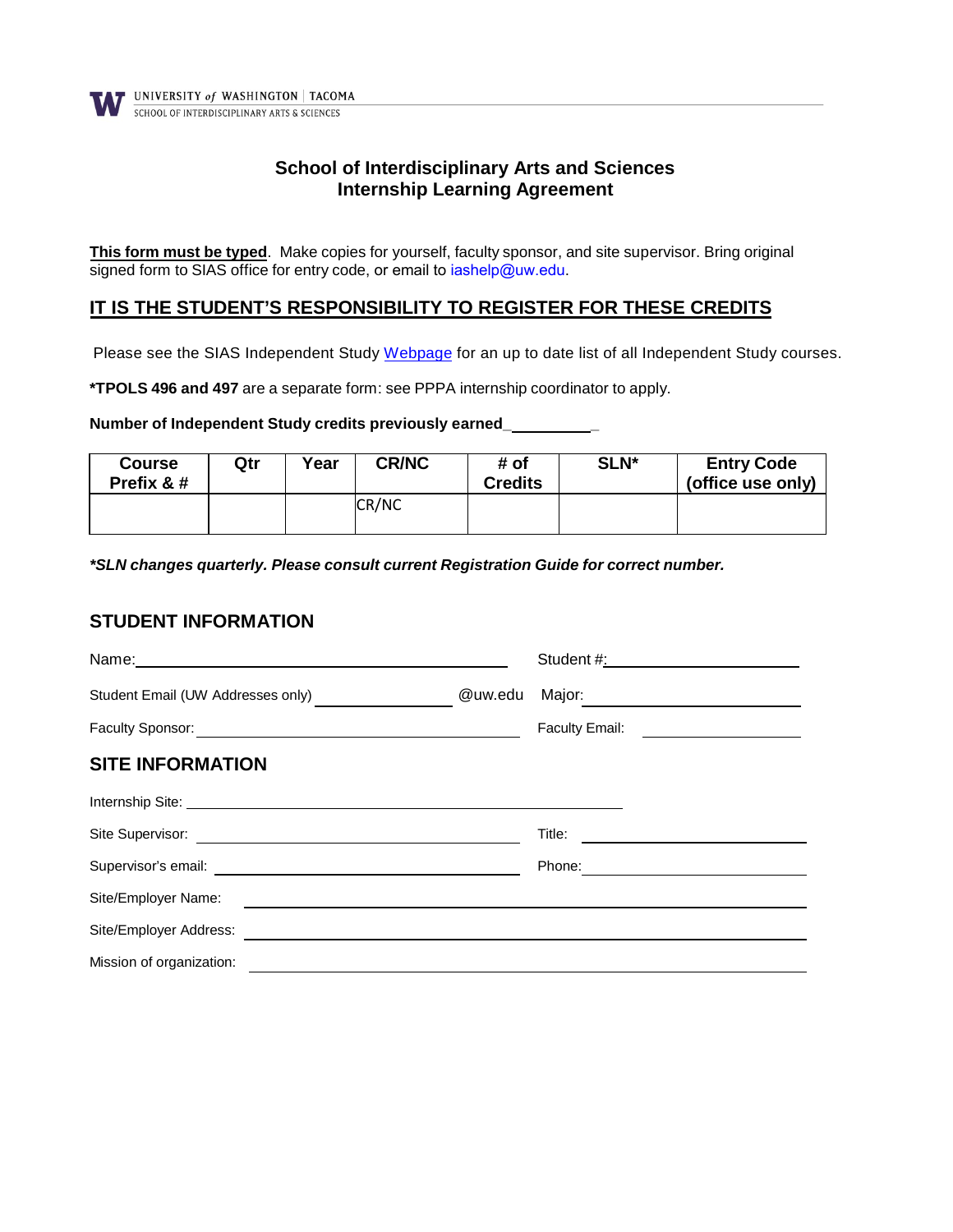# **ACADEMIC LEARNING AND COMMUNITY ENGAGEMENT LEARNING OBJECTIVES**

Academic learning objectives should include the new knowledge you expect to acquire, the skills you want to learn or enhance, and areas of competence or abilities you seek to develop or improve. Community engagement integrates experiential learning and community service in an academic context. Through activities and experiences mutually negotiated between academic and community partners, community engagment addresses identified needs, enhances curriculum, and fosters civic responsibility.

**Civic Identity**: Demonstrate active civic engagement in society.

**Cultural Humility**: (a) Examine the ways one's own attitudes and beliefs are different from those of other cultures and communities. (b) Value learning about and from the perspectives of diverse communities and cultures.

**Perspective Taking:** Identify, explain, apply and evaluate multiple perspectives to understand community strengths and address community needs.

**Systems Awareness**: Propose solutions aimed at addressing historic and contemporary role and effect of economic, political, and social structures on experiences of individuals and communities.

**Integrative Learning**: Articulate the relationships among learning in the course with community engagement and other experiences.

In the space below, *after* consultation with your site supervisor and your faculty supervisor, please a) describe the project and the activities you will engage in and skills you expect to develop/improve and b) explain how the project will address at least two of the community engagement learning objectives listed above.

Objective #1 Describe project, activities, and skills:

Community engagement learning objective #1 and how project will address this learning objective:

Community engagement learning objective #2 and how project will address this learning objective: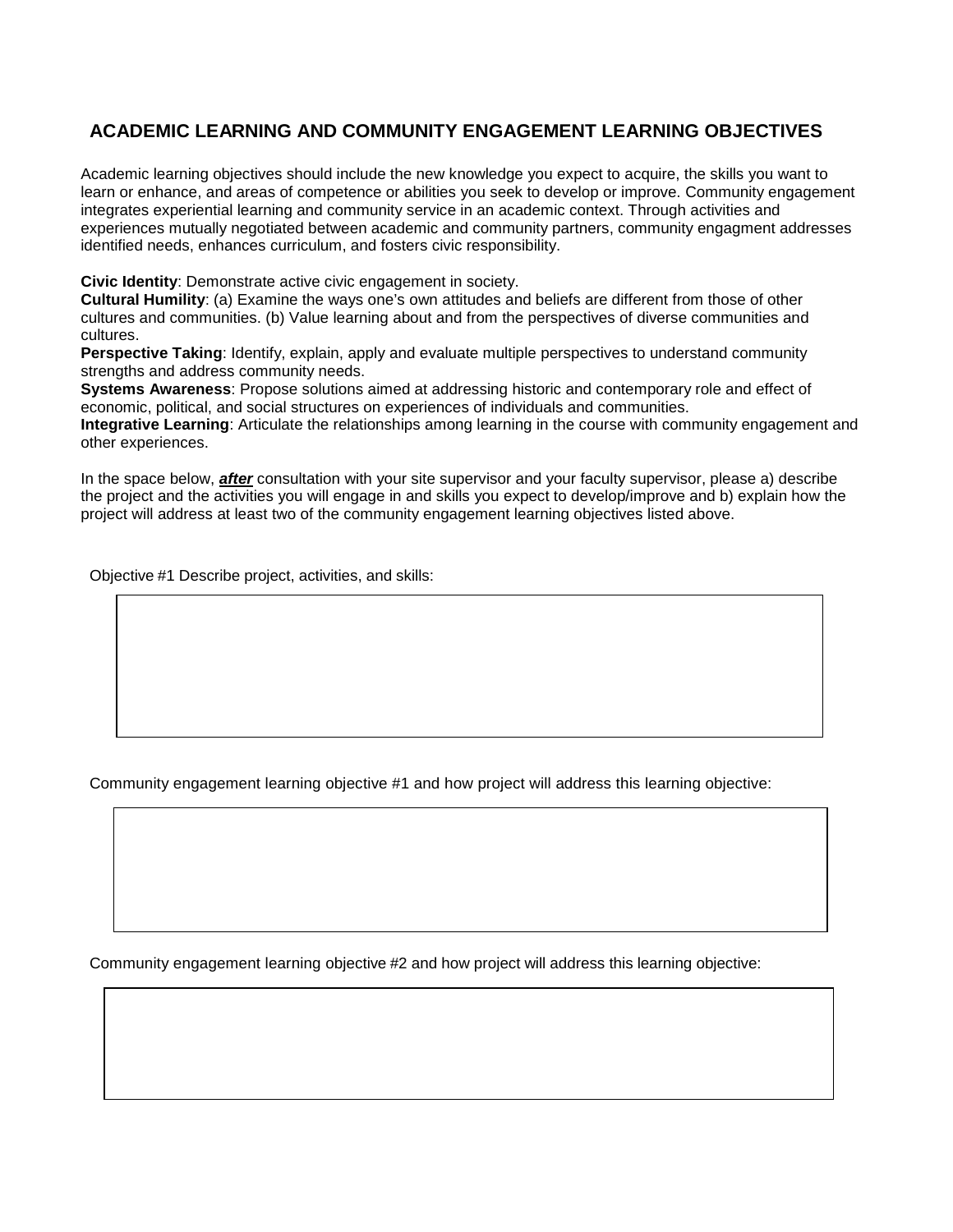(Optional) Community engagement learning objective #3 and how project will address this learning objective:

**ACADEMIC ASSIGNMENT: This is a mandatory deliverable project in the form of a paper, poster project, video, etc. Specify your assignment(s) and a timeline for completing them (use a separate sheet of paper if necessary).**

PROJECT:

#### TIMELINE: